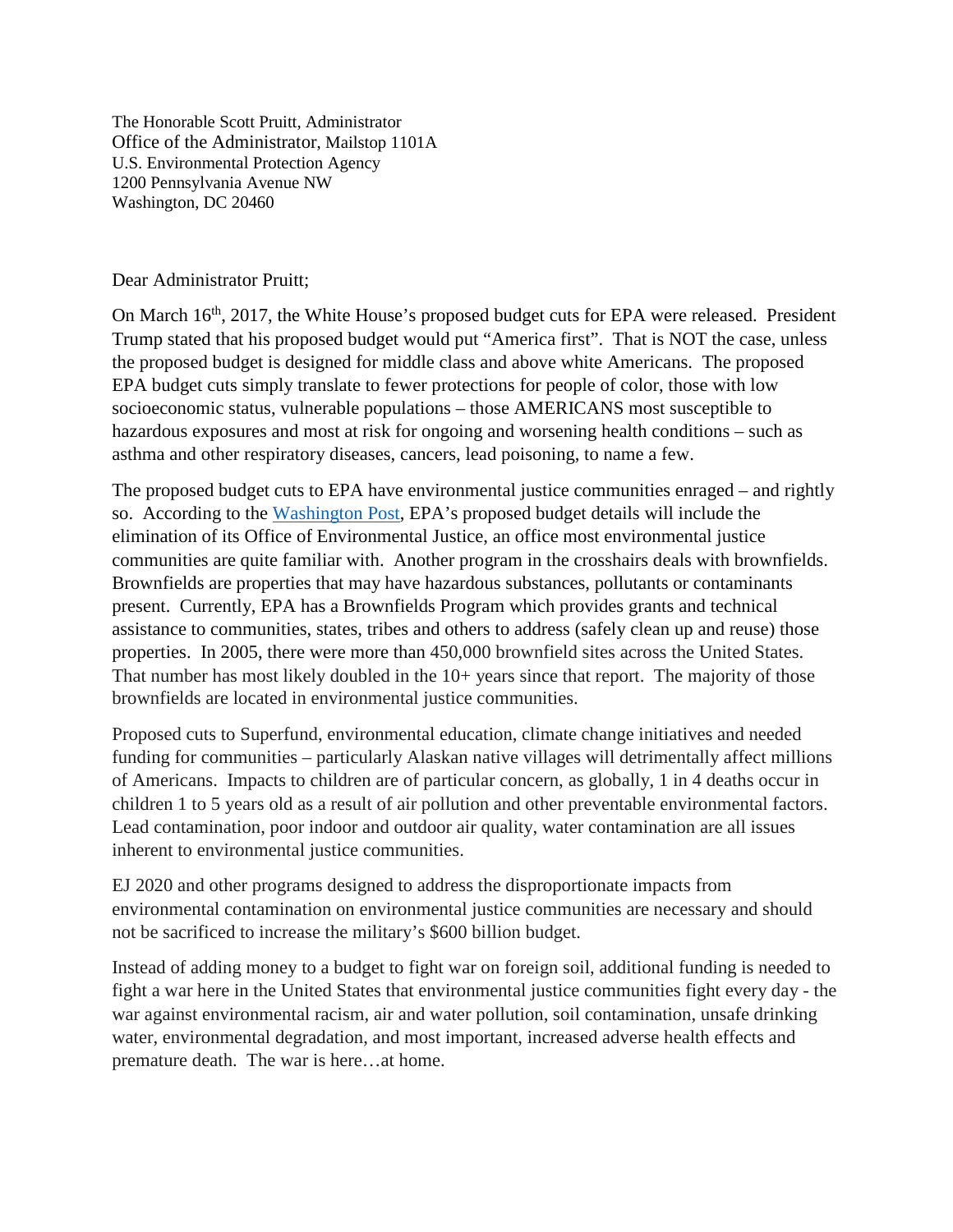## Sincerely,

Drew Hudson 198-methods

Sarah James Arctic Village \*

Dr. Cecilia Martinez Center for Earth, Energy & Democracy\*

Brad Johnson Climate Hawks Vote

Sharon E. Lewis Connecticut Coalition for Environmental Justice\*

Raul Garcia Earthjustice

Mike Ewall Energy Justice Network\*

Dr. Rose Brewer Environmental Justice Advocates of Minnesota\*

Dr. Mary Finley-Brook Environmental Studies Program, University of Richmond Mark Magana **GreenLatinos** 

Pamela Miller Alaska Community Action on Toxics\*

Miya Yoshitani Asian Pacific Environmental Network\*

Brent Newell, Esq. Center on Race, Poverty & the Environment\*

Jose Bravo Coming Clean\*

Dr. Beverly Wright Deep South Environmental Justice Center \*

William Copeland East Michigan Environmental Action Council\*

Diane Takvorian Environmental Health Coalition\*

Michele Roberts Environmental Justice Health Alliance for Chemical Policy Reform\*

Jill Mangaliman Got Green\*

Dr. Mildred McClain Harambee House\*

Aaron Mair Arbor Hill Environmental Justice\*

Nelson Carrasquillo CATA (The Farmworkers Support Committee) \*

Hilton Kelley CIDA, Inc.\*

Byron Ramos Guidel Communities for a Better Environment\*

Guy O. Williams Detroiters Working for Environmental Justice\*

Edward Davis Emory & Henry College

Judith Anderson Environmental Justice Action Group of Western New York\*

Helen Kang Environmental Law and Justice Clinic, Golden Gate University School of Law\*

Donele Wilkins Green Door Initiative,  $Inc$   $*$ 

Tom Goldtooth Indigenous Environmental Network\*